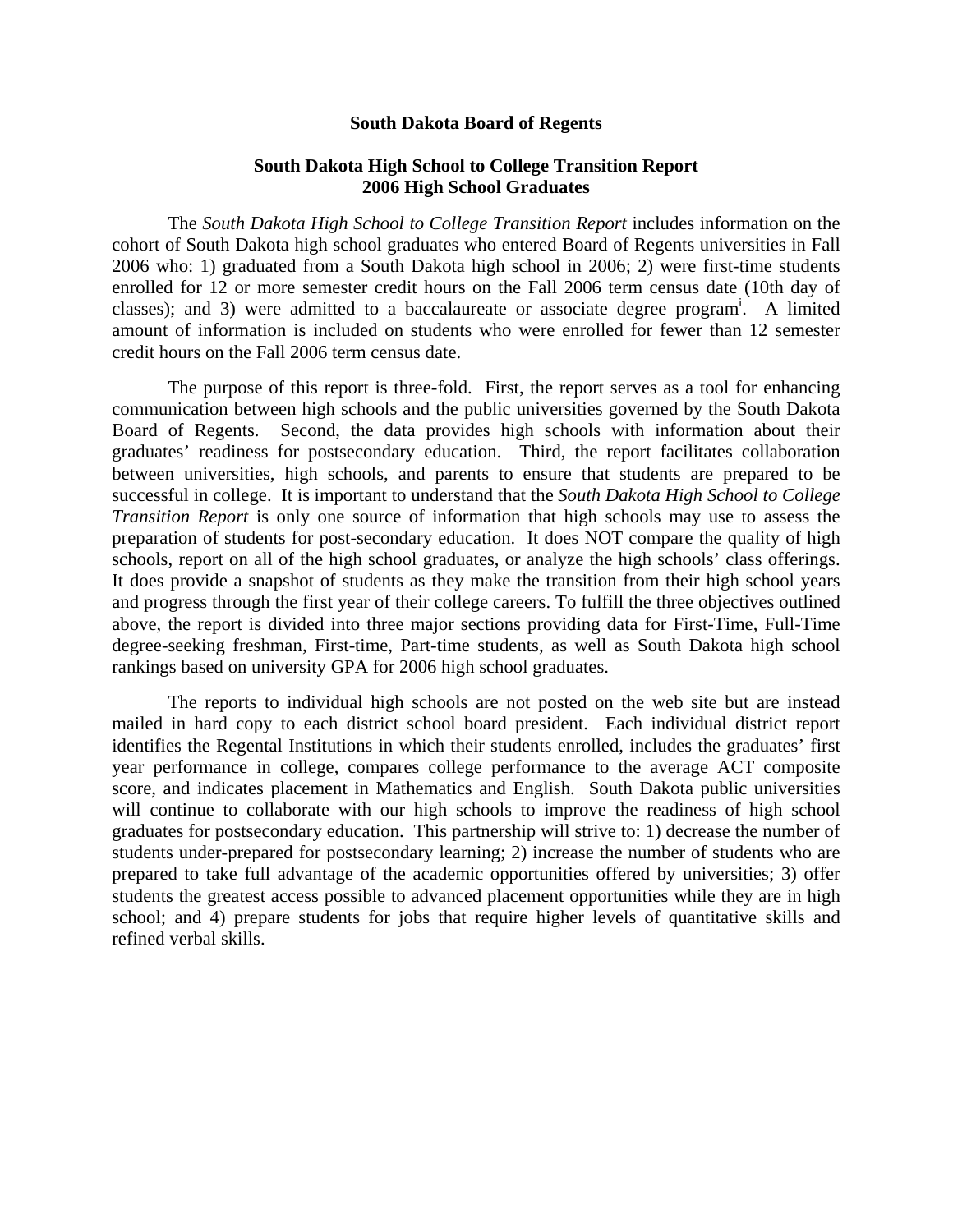## **First-Time, Full-Time Students**

#### *Degree Seeking Status*

A total of 2,786 graduates from the 2006 South Dakota high school graduating class entered one of the six Regental Institutions on a full-time basis (enrolled for 12 or more hours) as degree-seeking freshman. Of these students, 2,648 (95%) were admitted to baccalaureate degree programs, while the remaining 138 (5%) were admitted to associate degree programs. These 2,786 students represent 30% of the 9,244 South Dakota high school graduates in 2006 (*2005- 2006 Education in South Dakota,* DOE).

| Table 1                                                                                        |
|------------------------------------------------------------------------------------------------|
| Admission by Institution for High School Graduates Entering Regental Institutions As Full Time |
| <b>Students in Fall 2006</b>                                                                   |

|                                     |                                   |                          | staathis in 1 an 2000           |                            |                                  | USD<br>$582^{(22\%)}$<br>$65^{(47%)}$<br>$647^{(23\%)}$<br>2,786 |                                     |  |  |  |
|-------------------------------------|-----------------------------------|--------------------------|---------------------------------|----------------------------|----------------------------------|------------------------------------------------------------------|-------------------------------------|--|--|--|
| Degree Type                         | <b>BHSU</b>                       | DSU                      | NSU                             | <b>SDSMT</b>               | <b>SDSU</b>                      |                                                                  | <b>System</b>                       |  |  |  |
| Admitted to BAC<br>Admitted to ASSO | $387^{(15\%)}$<br>$\gamma$ (1.0%) | $206^{(8\%)}$<br>$(1\%)$ | $211^{(8.96)}$<br>$40^{(29\%)}$ | $158^{\,(6. \%)}$<br>2(1%) | $.104^{(42\%)}$<br>$28^{(20\%)}$ |                                                                  | $2,648^{(95\%)}$<br>$138^{\,(5\%)}$ |  |  |  |
| <b>Total Cohort</b>                 | $389^{(14\%)}$                    | $207^{(7\%)}$            | $251^{(9\%)}$                   | $160^{(6\%)}$              | $1.132^{(41\%)}$                 |                                                                  |                                     |  |  |  |

#### *ACT Comparison*

The average ACT Composite score for the 2,786 South Dakota high school graduates entering Regental Institutions who took the ACT was 22.7. Variations in ACT scores existed by degree program with the average ACT composite score for those graduates admitted to baccalaureate degree programs scored a 22.9, while those admitted to associate degree programs scored an average of 19.1. According to ACT's website (http://www.act.org/news/data /06/charts/index.html), the average ACT composite score for all South Dakota students in the 2006 graduating class was 21.8, compared with the national average of 21.1. The South Dakota average includes students who did not attend a Regental Institution in Fall 2006 (see Figure 1).



*Figure 1* 

*Note: The national mean for the ACT exam was 21.1 for 2006 as depicted by the black indicator line used for comparisons across student classifications.*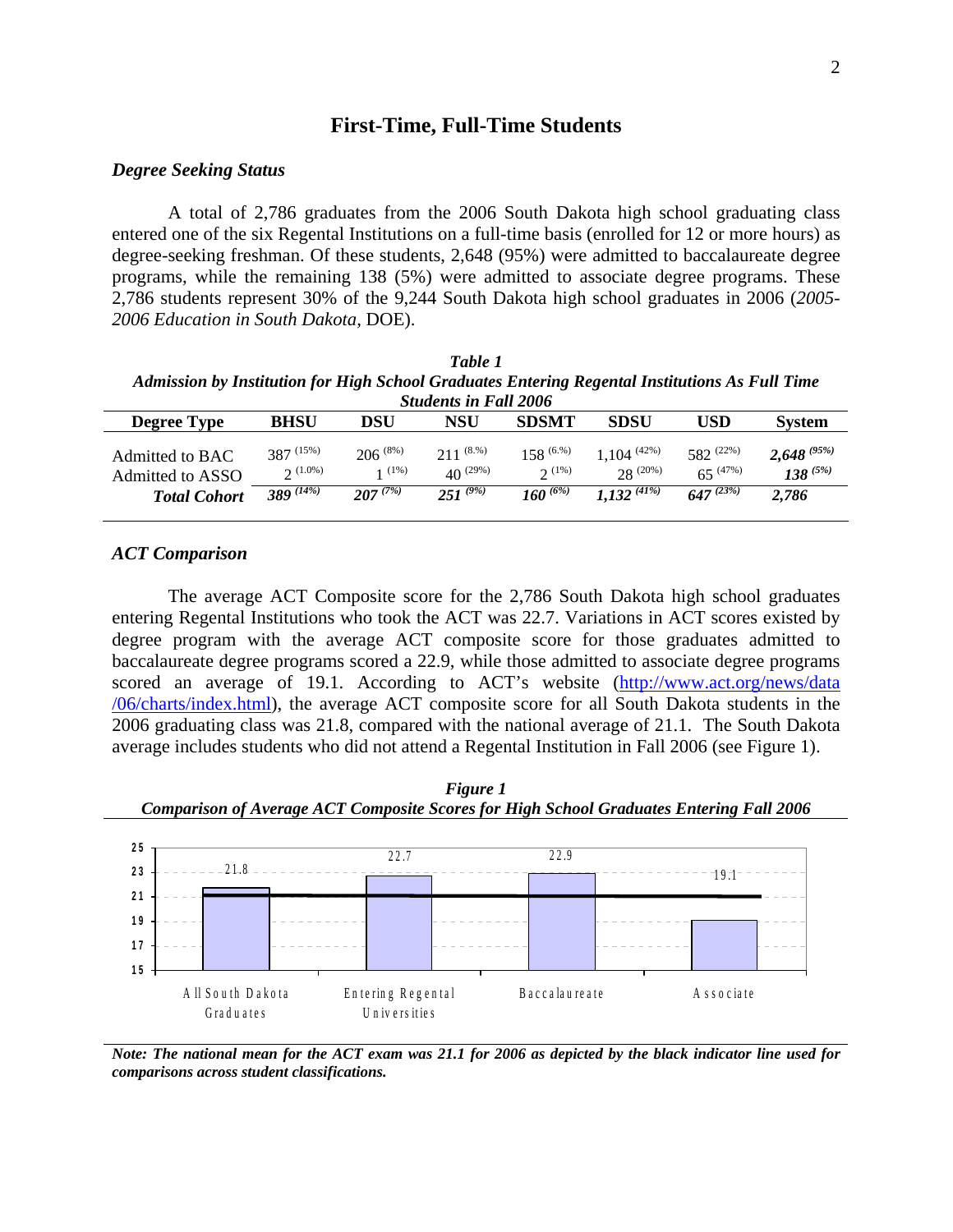#### *Retention and Completion Rates*

Of the 2,786 South Dakota high school graduates that entered the system, 2,541 (91%) were still enrolled as full-time students for Spring 2007. When comparing completion rates for both Fall 2006 and Spring 2007, Regental Institutions retained 91% of the graduates during the 2006-07 academic year (see Table 2 for comparison of retention and completion rates by institution).

|                    |                      |                 | Graduates Retained into Spring 2007 and Completing Both Fall and Spring Semesters |                           |
|--------------------|----------------------|-----------------|-----------------------------------------------------------------------------------|---------------------------|
| <b>Institution</b> | <b>Degree Type</b>   | <b>Entering</b> | Retained <sup>ii</sup>                                                            | Completed                 |
|                    |                      | Count           | Spring 2007                                                                       | <b>Fall &amp; Spring</b>  |
| <b>BHSU</b>        | <b>Baccalaureate</b> | 387             | $326^{(84\%)}$                                                                    | $323^{(83\%)}$            |
|                    | Associate            | $\overline{2}$  | $2^{(100\%)}$                                                                     | $2^{(100\%)}$             |
|                    | <b>Total Cohort</b>  | 389             | $328^{(84\%)}$                                                                    | $325^{(83\%)}$            |
| <b>DSU</b>         | <b>Baccalaureate</b> | 206             | $191^{(93\%)}$                                                                    | 189 $^{(92\%)}$           |
|                    | Associate            | 1               | $1^{(100\%)}$                                                                     | $1^{(100\%)}$             |
|                    | <b>Total Cohort</b>  | 207             | $192^{(93\%)}$                                                                    | $190^{(92\%)}$            |
| NSU                | <b>Baccalaureate</b> | 211             | $190^{(90\%)}$                                                                    | $191 \stackrel{(1\%)}{ }$ |
|                    | Associate            | 40              | $32^{(80\%)}$                                                                     | $31^{(78%)}$              |
|                    | <b>Total Cohort</b>  | 251             | $222^{(88\%)}$                                                                    | $222^{(88\%)}$            |
| <b>SDSMT</b>       | <b>Baccalaureate</b> | 158             | $146^{(92\%)}$                                                                    | $149^{(94\%)}$            |
|                    | Associate            | $\overline{2}$  | $2^{(100\%)}$                                                                     | $2^{(100\%)}$             |
|                    | <b>Total Cohort</b>  | 160             | $148^{(93\%)}$                                                                    | $151^{(94\%)}$            |
| <b>SDSU</b>        | <b>Baccalaureate</b> | 1,104           | $1,026$ <sup>(93%)</sup>                                                          | $1,032^{(93\%)}$          |
|                    | Associate            | 28              | $23^{(82\%)}$                                                                     | $21^{(75\%)}$             |
|                    | <b>Total Cohort</b>  | 1,132           | $1,049^{(93\%)}$                                                                  | $1,053^{(93\%)}$          |
| <b>USD</b>         | <b>Baccalaureate</b> | 582             | 538 $(92\%)$                                                                      | 542 $(93%)$               |
|                    | Associate            | 65              | 59 (91%)                                                                          | $58^{(89\%)}$             |
|                    | <b>Total Cohort</b>  | 647             | $597^{(92\%)}$                                                                    | $600^{(93\%)}$            |
| System             | <b>Baccalaureate</b> | 2,648           | $2,417$ (91%)                                                                     | $2,426$ (92%)             |
|                    | Associate            | 138             | $119^{(86\%)}$                                                                    | $115^{(83\%)}$            |
|                    | <b>Total Cohort</b>  | 2,786           | $2,536^{(91\%)}$                                                                  | $2,541^{(91\%)}$          |

*Table 2 Graduates Retained into Spring 2007 and Completing Both Fall and Spring Semesters*

### *South Dakota Opportunity Scholarship Recipients*

The South Dakota Opportunity Scholarship is a program that awards a \$5,000 scholarship over four years to qualifying high school graduates, beginning with the class of 2004, who complete the Regents Scholar curriculum and maintain certain academic standards. Eligibility is based on an application submitted to the South Dakota postsecondary institution by the students, along with an official high school transcript and verification of a minimum ACT score of 24 (or a SAT score where the sum of the verbal and mathematics score is at least 1070). In Fall 2006, 768 (28%) of the 2,786 South Dakota high school graduates entering South Dakota public universities met the academic performance requirements necessary to receive the South Dakota Opportunity Scholarship.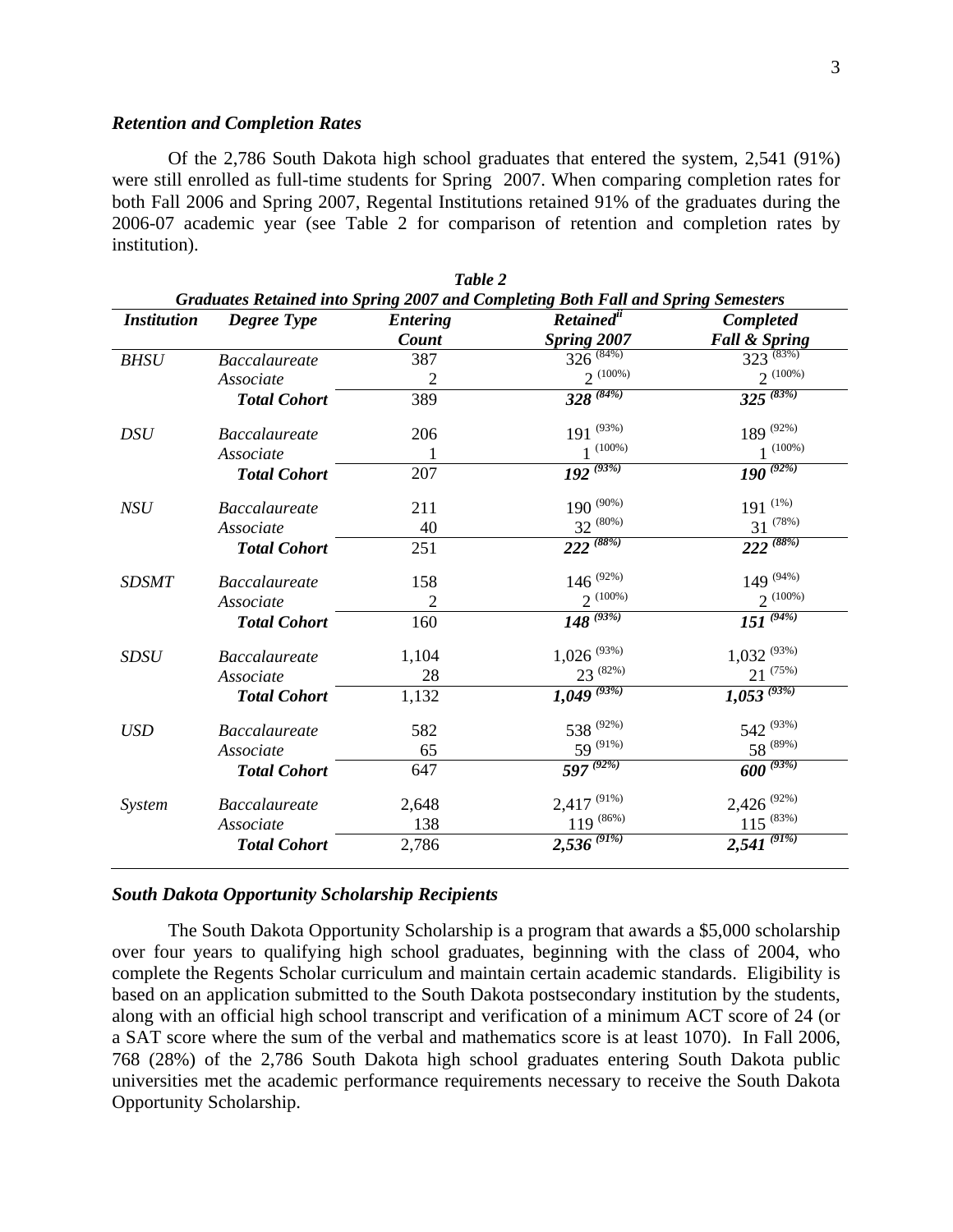There were 179 high schools with graduates entering Regental Institutions in Fall 2006. Of those 179 high schools, 27 (15%) had one-hundred percent of their high school graduates entering the Regental system receive the South Dakota Opportunity Scholarship (See figure 2). There were 37 (21%) high schools that produced no South Dakota Opportunity Scholarship recipients.





#### *First Year Progress Toward Graduation*

 To graduate in four years, students must earn at least 32 credit hours per year and meet academic performance standards. Of the 2,786 South Dakota high school graduates who enrolled Fall 2006 and completed at least one term, only 819 (29%) attempted to take more than 31 credit hours during their fall and spring term; only 774 (28%) actually earned more than 31 credit hours.

### *Student Advanced Placement Performance*

The advanced placement program is offered by many school districts and supported by both the South Dakota Department of Education and the Regental Institutions. The program provides motivated students an opportunity to take college-level courses in a high school environment that are administered by the College Board (the same organization that administers the SAT to high school juniors and seniors). The AP courses are taught in SD high schools by high school teachers and prepare students to take an AP exam that can gain them college credit. Two hundred and seventy-eight (10%) of South Dakota high school graduates earned AP credit before enrolling in one of the six Regental Institutions in Fall 2006. The institution with the highest percent of AP students was SDSMT with 23.1% of the 2006 entering class from SD high schools bringing AP credit (see Figure 3 for institutional comparison on AP courses). When examining composite ACT scores, 2006 graduates who enrolled in the Regental Institutions with AP credits had an ACT composite score of 27.0, which was significantly higher than those graduates who did not take AP courses (22.2). Comparatively, students with at least one AP course who entered the system had a mean GPA of 3.33, significantly higher than the 2.66 GPA for graduates who did not earn credit from this program. Similar results were also observed for AP students and their first year progression toward graduation. Advanced Placement students were significantly more likely to earn more than 32 credit hours when compared to students not taking AP courses who earned approximately 27 credits in their first year<sup>iii</sup>.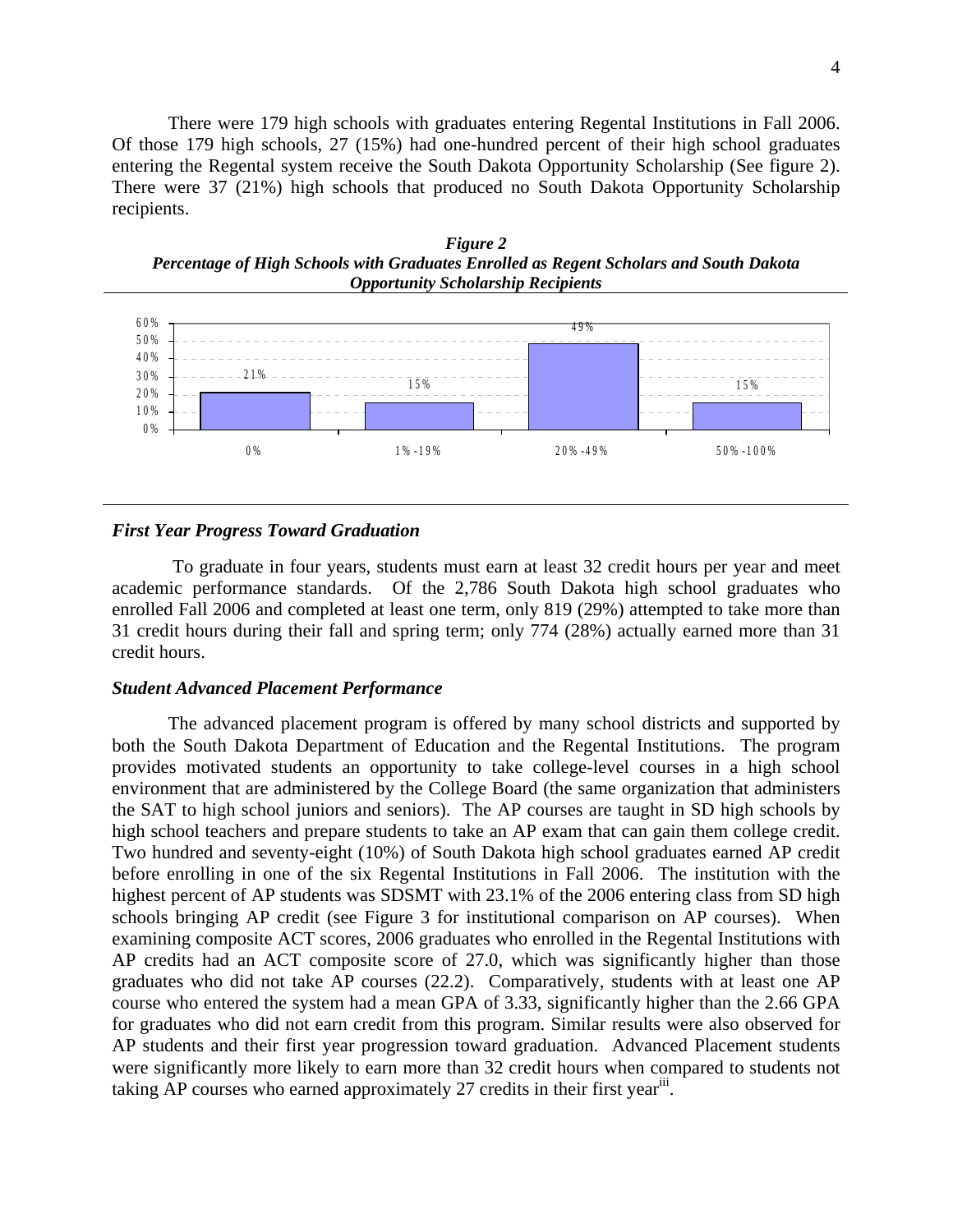

*Figure 3 Percentage of Students Awarded College Board Advanced Placement by Institution*

*Note: The system mean for the advanced placement was 10% as depicted by the black indicator line used for comparisons across institutions.*

#### *Institution Remedial Placement and Enrollment*

All entering students are assessed in English and Mathematics to determine their readiness for engaging in college-level general education coursework. Students with ACT English scores below 18 and/or ACT Mathematics scores below 20 are placed into remedial courses in these disciplines. Students may challenge their placement by sitting for the ACT COMPASS placement examinations. Those students who are deemed unprepared for general education courses, are required to enroll in and to demonstrate proficiency in a Math or English (or both) remedial course. A number of students required remedial English (361 or 13%), Mathematics (699 or 25%), or both (231 or 8%). The unduplicated number of students with placement scores indicating a need for remediation was 829 (30%).

 For Fall 2006, BHSU had the largest percentage of entering graduates requiring remediation in mathematics and/or English (46%). SDSMT enrolled the fewest number of those students required to take remedial coursework, followed by SDSU, USD, DSU and NSU respectively. See figure 4 for remedial enrollment compared to general education enrollment by institution.



*Figure 4 Comparison of Remedial and General Education Enrollments by Institution*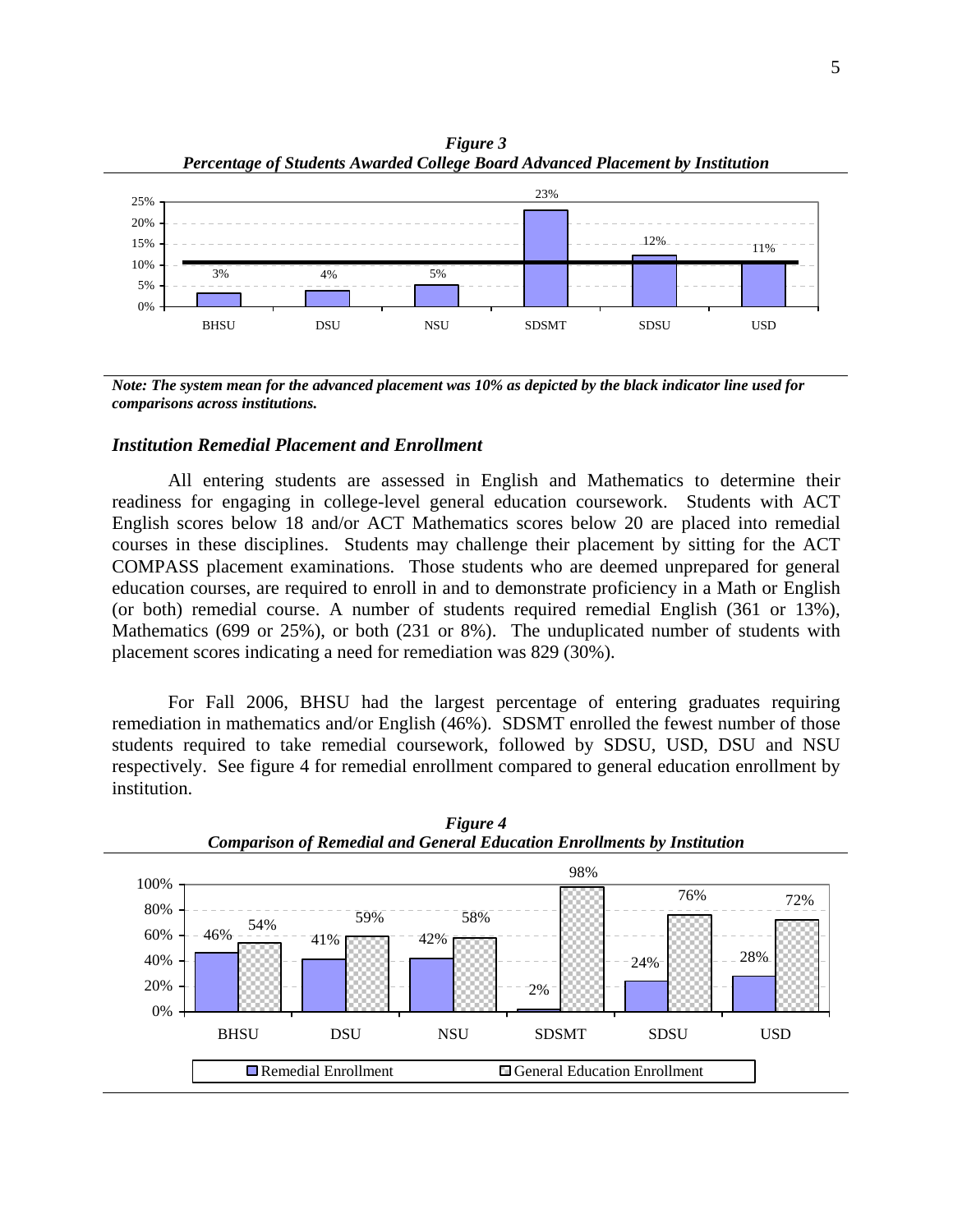#### *Remedial Placement and Enrollment GPA and ACT Comparisons*

Only those 2,760 full-time students who completed at least one semester during the 2006- 07 academic year were used when comparing university grade point averages (GPA) across remedial placement/enrollment and those graduates prepared to enroll in college-level courses. The average university GPA for students whose placement scores indicated a need for remediation in English was 2.24. The average university GPA for students whose placement scores indicated a need for remediation in mathematics was 2.28.

Enrollment and average university GPA for students who completed at least one semester was as follows: 1,950 (70%) enrolled in general education courses and achieved an average university GPA of 2.97. The unduplicated enrollment in remedial courses was 810 (30%) with an average university GPA of 2.30. See figure 5 for comparison of student GPA by degree level for both remedial and general education courses.



In addition to a lower university grade point average, South Dakota high school graduates enrolled in remedial courses also had a lower average ACT Composite score. Those students pursuing Baccalaureate degree programs scored higher on the ACT for both remedial (18.8 vs. 17.8) and general education (24.3 vs. 21.6). Associate degree-seeking students enrolled in general education courses had a higher average ACT Composite score than baccalaureate degreeseeking students enrolled in remedial courses (see Figure 6).



*Figure 6 General Education and Remedial Enrollment Average ACT Composite Score*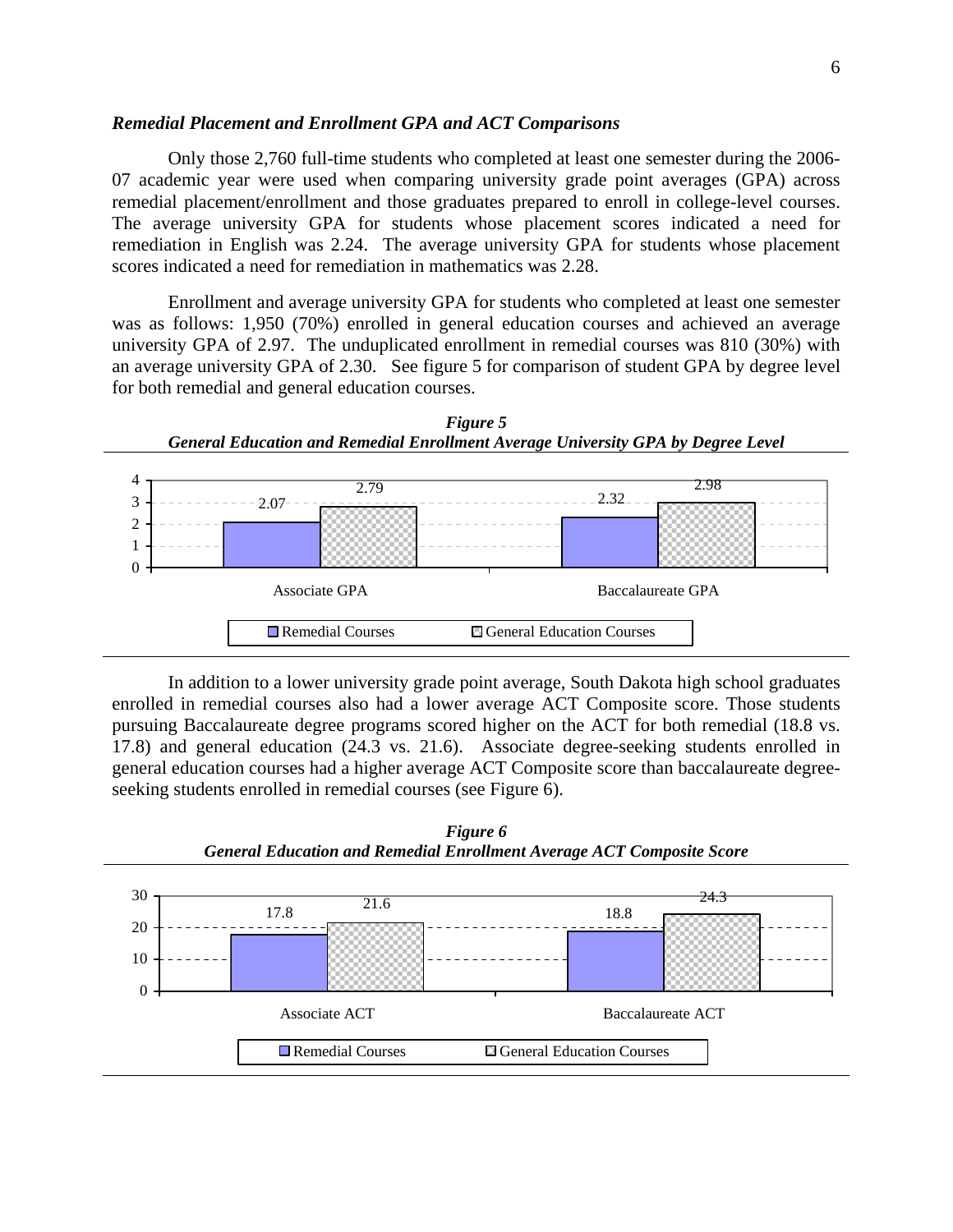#### *Five Year Remedial Placement and Enrollment Trends*

Data on graduate remedial placement were further examined to determine the percentage of students required to take remedial coursework from each of the 179 high schools in South Dakota. Twenty-seven (15%) of the South Dakota high schools had no students required to enroll in remedial courses (see Table 2). This represents the largest percentage of high schools requiring no remedial coursework in the past five years. There were a total of 30 high schools that had less than 10% of their students receiving some remedial education.

|                                                                                        |                | Table 2       |               |               |                                  |  |  |  |  |
|----------------------------------------------------------------------------------------|----------------|---------------|---------------|---------------|----------------------------------|--|--|--|--|
| Five Year Trend for Number of High Schools with Graduates Enrolled in Remedial Courses |                |               |               |               |                                  |  |  |  |  |
| <b>Percent of High School Students</b>                                                 | 2002           | 2003          | 2004          | 2005          | 2006                             |  |  |  |  |
| $0\%$                                                                                  | $12^{(7\%)}$   | $19^{(12\%)}$ | $14^{(9\%)}$  | $24^{(13\%)}$ | $27^{(15\%)}$                    |  |  |  |  |
| $1 - 9\%$                                                                              | $2^{(2\%)}$    | $3^{(2\%)}$   | $2^{(1\%)}$   | 1(1%)         | $3^{(2\%)}$                      |  |  |  |  |
| $10 - 24\%$                                                                            | $24^{(15\%)}$  | $21^{(13\%)}$ | $30^{(18\%)}$ | $43^{(23%)}$  | 41 <sup><math>(23%)</math></sup> |  |  |  |  |
| $25 - 49\%$                                                                            | $80^{(49\%)}$  | $87^{(54\%)}$ | $82^{(50\%)}$ | $74^{(41\%)}$ | $73^{(40\%)}$                    |  |  |  |  |
| $50\%$ - Above                                                                         | 44 $^{(27\%)}$ | $30^{(19\%)}$ | $35^{(22\%)}$ | $42^{(22\%)}$ | $35^{(20\%)}$                    |  |  |  |  |
| <b>Total</b>                                                                           | 163            | 160           | 163           | 184           | 179                              |  |  |  |  |
|                                                                                        |                |               |               |               |                                  |  |  |  |  |

Over the previous four years, the percentage of the high schools with no students enrolled in remedial courses had remained below 10 percent (see Figure 7). Previous *High School Transition to College Report* data removed high schools that had fewer than three students when determining the percent of high schools with no students enrolled in remedial education courses. However, the data depicted in table two and figure seven reflect all schools regardless of the number of students enrolled from a particular high school (e.g., includes those schools with 1 and 2 students). Note that this produced a dramatic increase in the total number of schools with no students (13%) when compared to the previous three years. Future installments of table two and figure seven will reflect high school performance based on total enrollment numbers.

*Figure 7 Comparison of Percentage of High Schools with No Students Enrolled in Remedial Education Five Year Trend: 2001-2005*

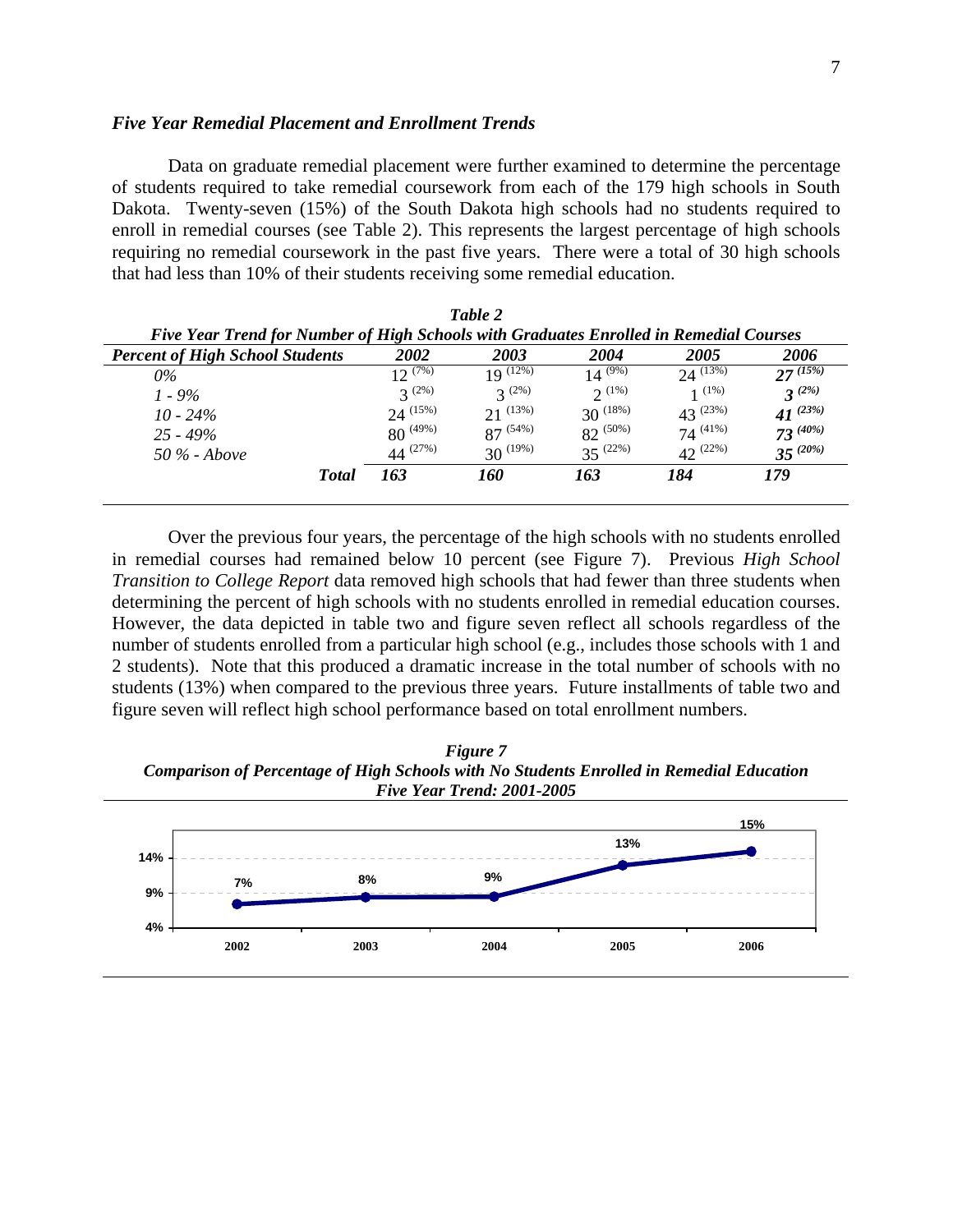## *Five Year Trend Comparison for First-time, Full-time Students*

Comparison of data from South Dakota high school graduates entering Board of Regents universities over a five-year period, between 2002 and 2006, reveals a number of significant changes (see table 3). First, the number of South Dakota high school graduates entering South Dakota public universities continues to steadily increase during the past two years after falling off for the 2004 graduating class. This is important to note when data from the South Dakota Department of Education reports a continual decline in the number of graduates from both public and private high schools in the state. Second, the level of remedial enrollments (unduplicated for mathematics and English) has also experienced a continuous decline dropping to roughly 30% this past year after a high of 34% in 2002 and 2003. Specifically, graduates requiring remediation in English has dropped by 4% during this five year period, and 7% for those requiring remediation in mathematics. Finally, the percentage of students receiving credit for College Board Advanced Placement (CBAP) has increased from 6.5% in 2002 to 10% in 2006.

| South Dakota High School Graduates Entering Regental Institutions Between 2002-2006 |       |       |       |       |              |
|-------------------------------------------------------------------------------------|-------|-------|-------|-------|--------------|
|                                                                                     | 2002  | 2003  | 2004  | 2005  | 2006         |
| # Entering Cohort                                                                   | 2,722 | 2,884 | 2,796 | 2,690 | 2,786        |
| % of SD Graduates Entering Regental System <sup>1V</sup>                            | 27.9% | 30.2% | 28.1% | 28.6% | 30.0%        |
| Average ACT composite score                                                         | 22.2  | 22.2  | 22.5  | 22.5  | 22.7         |
| % awarded credit for CBAP                                                           | 6.5%  | 7.3%  | 7.9%  | 9.3%  | 10.0%        |
| % requiring English Remedial Courses                                                | 17%   | 17%   | 13%   | 14%   | <b>13%</b>   |
| % requiring Mathematics Remedial Courses                                            | 32%   | 30%   | 27%   | 25%   | <b>25%</b>   |
| % of unduplicated remedial enrollments                                              | 34.2% | 34.2% | 31.8% | 30.8% | <b>30.0%</b> |
| Average GPA of those in remedial courses                                            | 2.29  | 2.23  | 2.25  | 2.32  | <b>2.30</b>  |
| Average GPA of those in general education courses                                   | 2.95  | 2.92  | 2.97  | 2.98  | 2.97         |
| Average GPA of all students                                                         | 2.76  | 2.73  | 2.79  | 2.82  | 2.82         |
| SD Opportunity Scholarship Recipients                                               |       |       | 655   | 693   | 763          |

*Table 3* 

## **First-Time, Part-Time**

A total of 139 South Dakota high school graduates entered Regental Institutions on a part-time basis (enrolled for fewer than 12 hours) in Fall 2006. These students represented approximately 5% of all South Dakota high school graduates entering Regental Institutions in Fall 2006. Of these 89 students, 84% were admitted into baccalaureate degree programs and 16% were admitted into associate degree programs.

### *ACT scores, Placement and College Board Advanced Placement*

The average ACT composite score for graduates entering Regental Institutions on a parttime basis who took the ACT was 20.4, slightly lower than those entering on a full-time basis (see Figure 8). Of the part-time students completing at least one semester, 69 were enrolled in remedial courses and 9 were awarded credit for College Board Advanced Placement.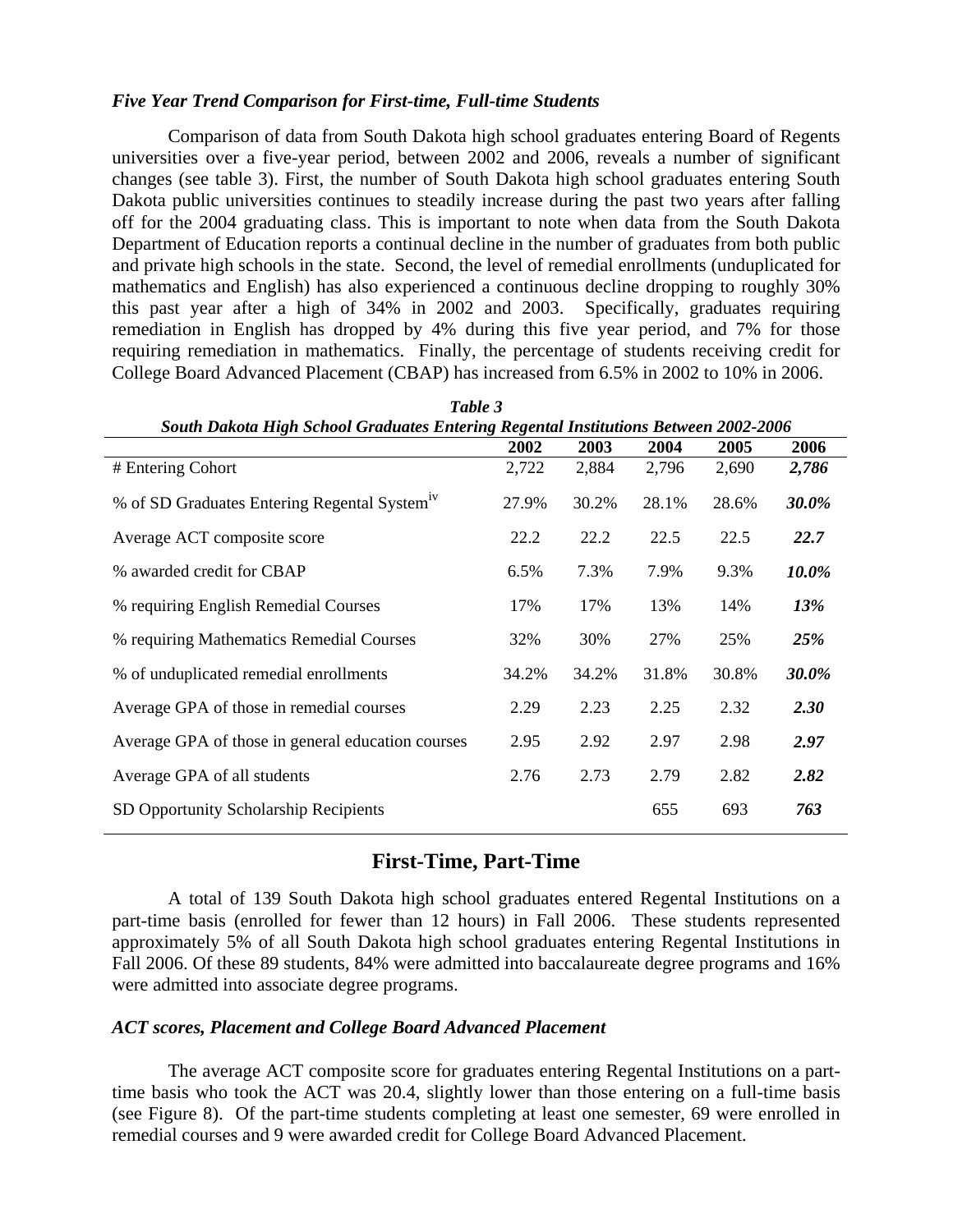*Figure 8 Comparison of Average ACT Composite Scores*



*Note: Black indicator line represents the national mean for the ACT exam at 21.1 for 2006.*

## *Retention and Completion Rates*

Eighty-seven (63%) of these students were still enrolled as part-time students for Spring 2007. When comparing completion rates for both Fall 2006 and Spring 2007, Regental Institutions retained 89 (64%) of the graduates during the 2006-07 academic year (see Table 4 for comparison of retention and completion rates by institution).

|                    | Table 4<br>Graduates Retained into Spring 2007 and Completing Both Fall and Spring Semesters |                          |                                       |                                       |  |  |  |  |  |  |  |
|--------------------|----------------------------------------------------------------------------------------------|--------------------------|---------------------------------------|---------------------------------------|--|--|--|--|--|--|--|
| <b>Institution</b> | <b>Degree Type</b>                                                                           | <b>Entering</b><br>Count | <b>Retained</b><br><b>Spring 2007</b> | Completed<br><b>Fall &amp; Spring</b> |  |  |  |  |  |  |  |
| <b>BHSU</b>        | <b>Baccalaureate</b>                                                                         | 21                       | $11^{(52\%)}$                         | $11^{(52\%)}$                         |  |  |  |  |  |  |  |
|                    | Associate                                                                                    | $\mathbf{0}$             | $0$ $^{\textrm{\tiny{(0)}}}$          | $0^{(0\%)}$                           |  |  |  |  |  |  |  |
|                    | <b>Total Cohort</b>                                                                          | 21                       | $11^{(0\%)}$                          | $11^{(52\%)}$                         |  |  |  |  |  |  |  |
| <b>DSU</b>         | <b>Baccalaureate</b>                                                                         | 13                       | $7^{(54\%)}$                          | $8^{(62\%)}$                          |  |  |  |  |  |  |  |
|                    | Associate                                                                                    | 1                        | $1^{(100\%)}$                         | $1^{(100\%)}$                         |  |  |  |  |  |  |  |
|                    | <b>Total Cohort</b>                                                                          | 14                       | $8^{(57%)}$                           | $9^{(64%)}$                           |  |  |  |  |  |  |  |
| NSU                | <b>Baccalaureate</b>                                                                         | $\overline{2}$           | $0^{(0\%)}$                           | $0^{(0\%)}$                           |  |  |  |  |  |  |  |
|                    | Associate                                                                                    | $\overline{\mathcal{A}}$ | $0$ $^{\textrm{\tiny{(0)}}}$          | $0$ $^{\left(0\% \right)}$            |  |  |  |  |  |  |  |
|                    | <b>Total Cohort</b>                                                                          | 6                        | $\overline{\mathbf{0}^{(0\%)}}$       | $\overline{\mathbf{0}^{(0\%)}}$       |  |  |  |  |  |  |  |
| <b>SDSMT</b>       | <b>Baccalaureate</b>                                                                         | $\overline{2}$           | $1^{(50\%)}$                          | $1^{(50\%)}$                          |  |  |  |  |  |  |  |
|                    | Associate                                                                                    |                          | $1^{(100\%)}$                         | $1^{(100\%)}$                         |  |  |  |  |  |  |  |
|                    | <b>Total Cohort</b>                                                                          | 3                        | $2^{(67%)}$                           | $2^{(67%)}$                           |  |  |  |  |  |  |  |
| <b>SDSU</b>        | <b>Baccalaureate</b>                                                                         | 49                       | $33^{(67\%)}$                         | $35^{(71\%)}$                         |  |  |  |  |  |  |  |
|                    | Associate                                                                                    | $\overline{c}$           | $(50\%)$                              | $1^{(50\%)}$                          |  |  |  |  |  |  |  |
|                    | <b>Total Cohort</b>                                                                          | 51                       | $34\sqrt{67\%}$                       | $36^{(71\%)}$                         |  |  |  |  |  |  |  |
| <b>USD</b>         | <b>Baccalaureate</b>                                                                         | 32                       | $21^{(66\%)}$                         | $21^{(66\%)}$                         |  |  |  |  |  |  |  |
|                    | Associate                                                                                    | 12                       | $11^{(92\%)}$                         | $11^{(92\%)}$                         |  |  |  |  |  |  |  |
|                    | <b>Total Cohort</b>                                                                          | 44                       | $32^{(73\%)}$                         | $32^{(73\%)}$                         |  |  |  |  |  |  |  |
| System             | <b>Baccalaureate</b>                                                                         | 119                      | $73^{(61\%)}$                         | $75^{(63\%)}$                         |  |  |  |  |  |  |  |
|                    | Associate                                                                                    | 20                       | $14^{(70\%)}$                         | $14^{(70\%)}$                         |  |  |  |  |  |  |  |
|                    | <b>Total Cohort</b>                                                                          | 139                      | $87^{(63\%)}$                         | $89^{(64\%)}$                         |  |  |  |  |  |  |  |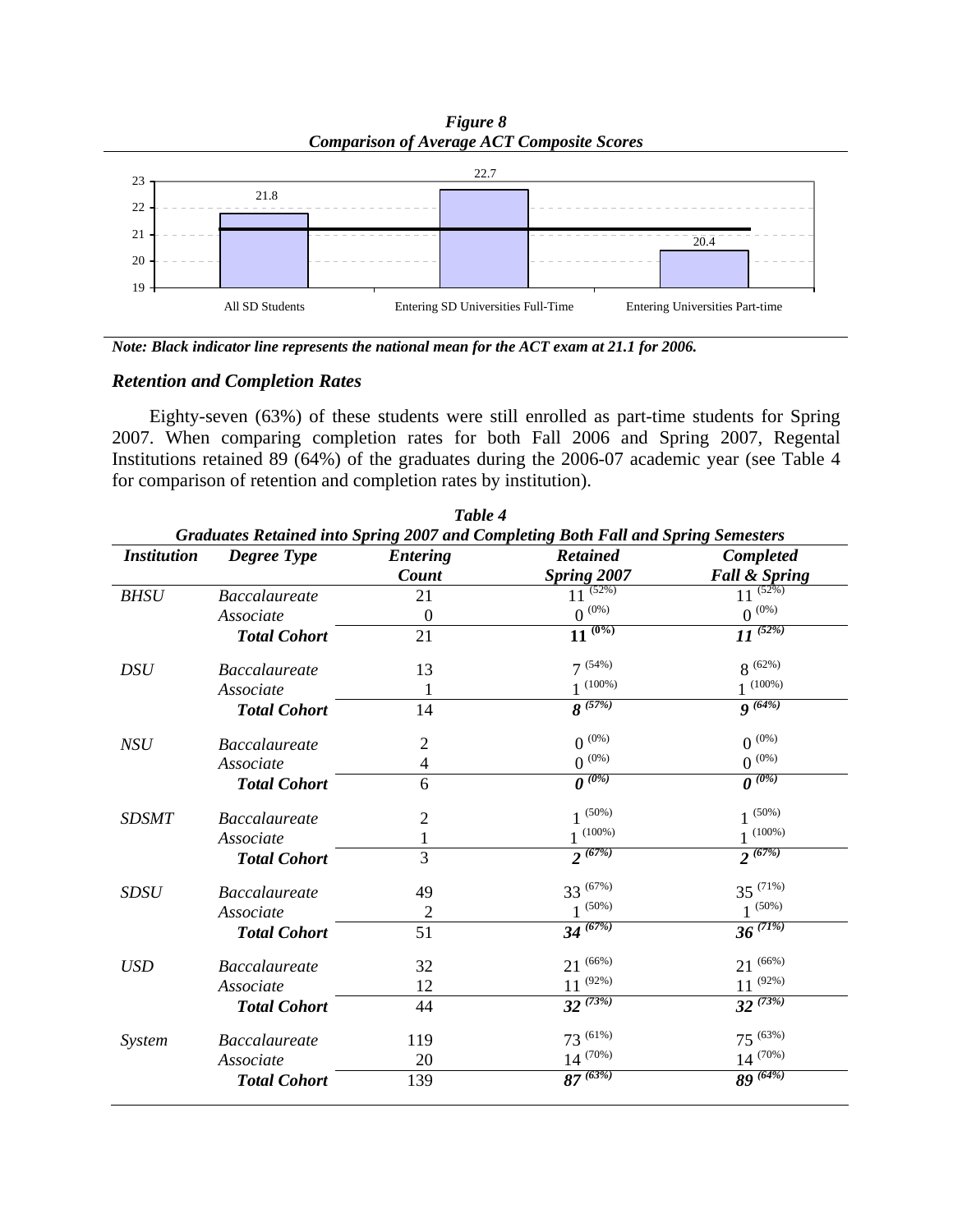# **Rank of South Dakota High Schools by Average University GPA of Graduates Entering Regental Institutions Fall 2006**

A total of 179 public and private high schools had graduates in 2006 who entered at least one of the Regental Institutions during Fall 2006 as a First-time, Full-time student enrolled for 12 or more hours. Table 5 provides rankings for SD high schools based on student GPA at the end of the Spring semester. (Note that rankings are influenced by the total number of students from a given high school who completed at least two semesters). To protect the privacy of individual students it was necessary to remove individual high school information from the report when fewer than three students were enrolled. Thus, the following data provides rankings for only those high schools with three or more students enrolled in 2006-07.

|                | South Dakota High School Rank by GPA for 2006 High School Graduates Entering Regental Institutions |                          |            |    |                        |                  |            |
|----------------|----------------------------------------------------------------------------------------------------|--------------------------|------------|----|------------------------|------------------|------------|
|                |                                                                                                    | # of                     |            |    |                        | # of             |            |
| <b>Rank</b>    | <b>High School</b>                                                                                 | <b>Students</b>          | <b>GPA</b> |    | Rank High School       | <b>Students</b>  | <b>GPA</b> |
| 1              | Stickney HS                                                                                        | $\overline{\mathcal{L}}$ | 3.79       | 25 | Frederick HS           | 5                | 3.14       |
| $\sqrt{2}$     | Emery HS                                                                                           | $\overline{7}$           | 3.69       | 26 | Viborg HS              | 7                | 3.12       |
| 3              | <b>Tripp-Delmont HS</b>                                                                            | 6                        | 3.54       | 27 | <b>Bonesteel HS</b>    | 9                | 3.11       |
| $\overline{4}$ | Pollock HS                                                                                         | 3                        | 3.49       | 28 | <b>Baltic HS</b>       | 3                | 3.10       |
| 5              | Plankinton HS                                                                                      | 3                        | 3.48       | 29 | Redfield HS            | 18               | 3.08       |
| 6              | Herreid HS                                                                                         | $\overline{4}$           | 3.44       | 29 | <b>St Thomas More</b>  | 18               | 3.08       |
| 7              | Harding County HS                                                                                  | 3                        | 3.42       | 30 | Selby HS               | 6                | 3.07       |
| 8              | Armour HS                                                                                          | 6                        | 3.41       | 31 | Milbank HS             | 35               | 3.06       |
| 8              | Northwestern HS                                                                                    | 11                       | 3.41       | 32 | <b>Britton HS</b>      | $\boldsymbol{7}$ | 3.05       |
| 9              | Howard HS                                                                                          | 14                       | 3.40       | 32 | Sisseton HS            | 13               | 3.05       |
| 10             | Corsica HS                                                                                         | 7                        | 3.39       | 33 | <b>Chester Area HS</b> | 25               | 3.03       |
| 11             | Groton HS                                                                                          | 19                       | 3.34       | 33 | Kimball HS             | $\overline{4}$   | 3.03       |
| 12             | <b>Burke HS</b>                                                                                    | 5                        | 3.33       | 34 | Eureka HS              | 8                | 3.02       |
| 12             | RC Christian HS                                                                                    | 8                        | 3.33       | 34 | McIntosh HS            | $\overline{4}$   | 3.02       |
| 13             | Hot Springs HS                                                                                     | 3                        | 3.31       | 34 | <b>Rutland HS</b>      | $\overline{4}$   | 3.02       |
| 14             | Woonsocket HS                                                                                      | $\sqrt{6}$               | 3.29       | 35 | Arlington HS           | 13               | 3.01       |
| 15             | Great Plains Luth                                                                                  | $\overline{\mathcal{L}}$ | 3.26       | 35 | Hoven HS               | 5                | 3.01       |
| 16             | Hurley HS                                                                                          | 5                        | 3.25       | 35 | Langford HS            | 5                | 3.01       |
| 16             | Platte HS                                                                                          | 11                       | 3.25       | 36 | Custer HS              | 22               | 3.00       |
| 17             | Florence HS                                                                                        | 7                        | 3.23       | 36 | Mitchell HS            | 67               | 3.00       |
| 17             | Highmore HS                                                                                        | 6                        | 3.23       | 36 | <b>Tulare HS</b>       | 13               | 3.00       |
| 17             | SF Christian                                                                                       | 5                        | 3.23       | 36 | Vermillion HS          | 26               | 3.00       |
| 18             | Marion HS                                                                                          | 8                        | 3.22       | 37 | Hamlin HS              | 13               | 2.99       |
| 19             | Alcester-Hudson HS                                                                                 | 5                        | 3.21       | 37 | <b>Sully Buttes HS</b> | 10               | 2.99       |
| 19             | Deuel HS                                                                                           | 14                       | 3.21       | 38 | Geddes HS              | 5                | 2.98       |
| 19             | Menno HS                                                                                           | $\overline{4}$           | 3.21       | 38 | Iroquois HS            | 7                | 2.98       |
| 19             | Parkston HS                                                                                        | 13                       | 3.21       | 39 | Castlewood HS          | 9                | 2.96       |
| 19             | Roncalli HS                                                                                        | 21                       | 3.21       | 39 | T F Riggs Senior HS    | 89               | 2.96       |
| 19             | Sunshine Bible Academy                                                                             | 5                        | 3.21       | 40 | <b>Bon Homme HS</b>    | 25               | 2.95       |
| 20             | Wall High School                                                                                   | 12                       | 3.20       | 40 | Gregory HS             | 5                | 2.95       |
| 21             | Avon HS                                                                                            | 6                        | 3.19       | 41 | <b>Yankton HS</b>      | 76               | 2.94       |
| 21             | Garretson HS                                                                                       | 8                        | 3.19       | 42 | Willow Lake HS         | $\overline{4}$   | 2.93       |
| 22             | Clark HS                                                                                           | 16                       | 3.17       | 43 | <b>Scotland HS</b>     | $\overline{7}$   | 2.92       |
| 23             | Andes Central HS                                                                                   | 5                        | 3.16       | 44 | Harrisburg HS          | 18               | 2.91       |
| 23             | Timber Lake HS                                                                                     | $\overline{\mathcal{L}}$ | 3.16       | 44 | Lemmon HS              | $\,8\,$          | 2.91       |
| 24             | Rosholt HS                                                                                         | 4                        | 3.15       | 45 | McCook Central HS      | 19               | 2.90       |
|                |                                                                                                    |                          |            |    |                        |                  |            |

*Table 4 South Dakota High School Rank by GPA for 2006 High School Graduates Entering Regental Institutions*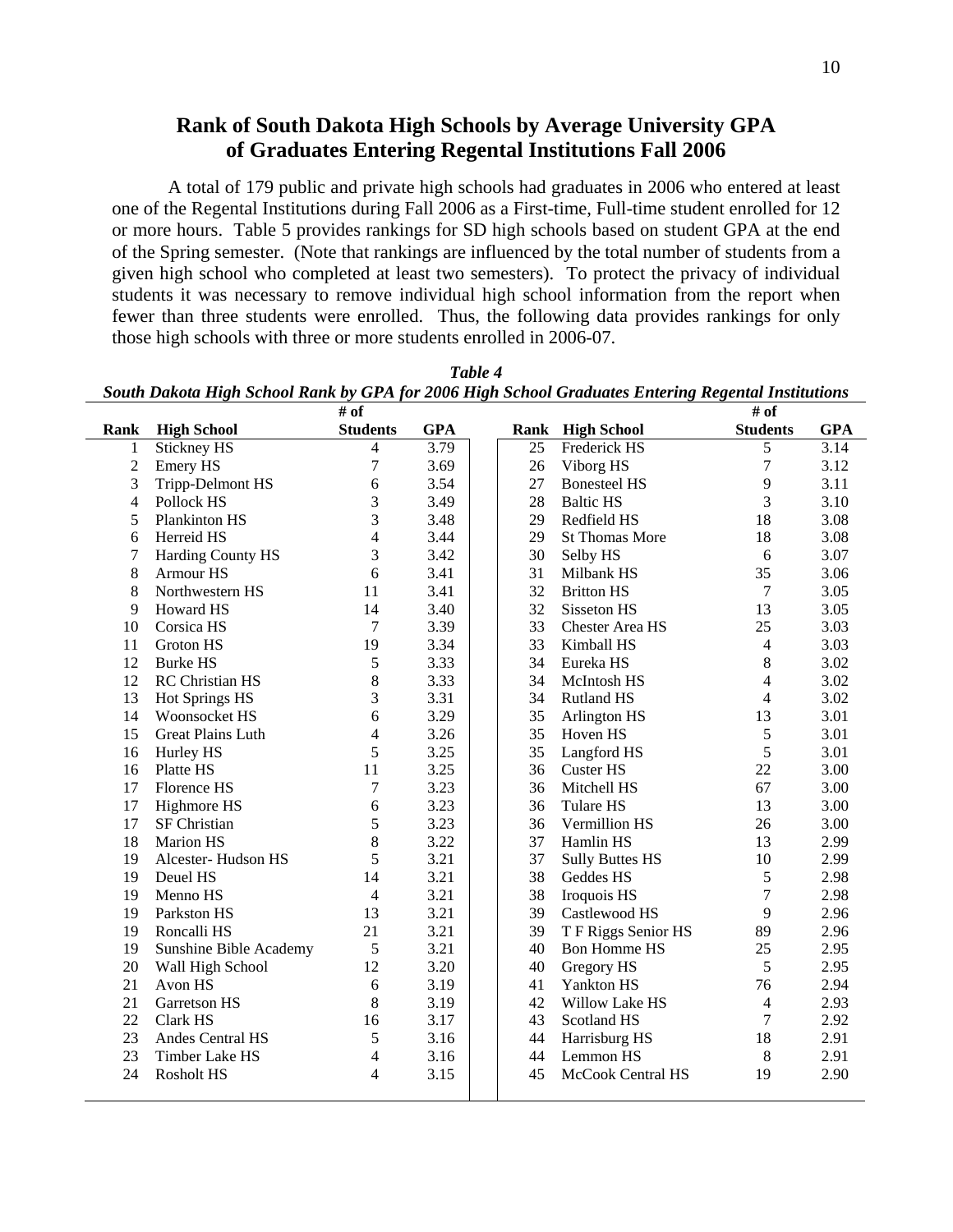|      |                              | # of            |            |    |                             | # of            |            |
|------|------------------------------|-----------------|------------|----|-----------------------------|-----------------|------------|
| Rank | <b>High School</b>           | <b>Students</b> | <b>GPA</b> |    | <b>Rank High School</b>     | <b>Students</b> | <b>GPA</b> |
| 45   | O'Gorman HS                  | 46              | 2.9        | 64 | Parker HS                   | 16              | 2.69       |
| 46   | Flandreau HS                 | 18              | 2.89       | 65 | Doland HS                   | 6               | 2.66       |
| 47   | Lead HS                      | 22              | 2.88       | 65 | Spearfish HS                | 40              | 2.66       |
| 47   | <b>Stanley County HS</b>     | $\,8\,$         | 2.88       | 66 | <b>Grant-Deuel HS</b>       | $\sqrt{5}$      | 2.63       |
| 48   | Dell Rapids HS               | 28              | 2.86       | 66 | Montrose HS                 | 13              | 2.63       |
| 48   | Lake Preston HS              | 10              | 2.86       | 67 | <b>Beresford HS</b>         | 28              | 2.62       |
| 48   | Madison HS                   | 39              | 2.86       | 67 |                             | 80              | 2.62       |
| 48   |                              | 69              | 2.86       | 67 | <b>Washington Senior HS</b> | 5               | 2.62       |
| 49   | Watertown Senior HS          | 15              | 2.85       | 68 | <b>Wolsey HS</b>            |                 | 2.61       |
|      | Mobridge HS                  |                 |            |    | Jones Co. HS                | 6               |            |
| 49   | Philip HS                    | 8               | 2.85       | 69 | Irene HS                    | 9               | 2.60       |
| 50   | Roslyn HS                    | 3               | 2.84       | 70 | <b>Belle Fourche HS</b>     | 26              | 2.58       |
| 50   | White Lake HS                | 6               | 2.84       | 71 | Rapid City Central HS       | 120             | 2.56       |
| 51   | De Smet HS                   | 14              | 2.83       | 72 | <b>Bennett County HS</b>    | 10              | 2.55       |
| 52   | Freeman HS                   | 10              | 2.82       | 72 | Tri-Valley Senior HS        | 27              | 2.55       |
| 52   | Lincoln HS, SF               | 89              | 2.82       | 73 | Hanson HS                   | $\mathfrak s$   | 2.54       |
| 53   | <b>Bridgewater HS</b>        | 6               | 2.81       | 73 | Sturgis HS                  | 49              | 2.54       |
| 53   | Faith HS                     | 7               | 2.81       | 73 | Webster HS                  | 18              | 2.54       |
| 54   | <b>Brandon Valley HS</b>     | 49              | 2.80       | 74 | West Central HS             | 26              | 2.53       |
| 54   | <b>Brookings HS</b>          | 87              | 2.80       | 75 | Canistota HS                | $\mathbf{9}$    | 2.52       |
| 54   | Sioux Valley HS              | 28              | 2.80       | 76 | Newell HS                   | 15              | 2.51       |
| 55   | Artesian HS                  | 5               | 2.79       | 77 | Canton HS                   | 13              | 2.49       |
| 55   | Chamberlain HS               | 18              | 2.79       | 77 | <b>Edmunds Central HS</b>   | $\mathfrak s$   | 2.49       |
| 55   | Saint Mary HS                | 7               | 2.79       | 77 | <b>Estelline HS</b>         | 9               | 2.49       |
| 55   | Waubay HS                    | 5               | 2.79       | 77 | Warner HS                   | 12              | 2.49       |
| 56   | Bowdle HS                    | 3               | 2.78       | 78 | Aberdeen Christian          | $\overline{4}$  | 2.46       |
| 56   | Leola HS                     | 5               | 2.78       | 78 | Lyman HS                    | 11              | 2.46       |
| 57   | Colman HS                    | $\overline{4}$  | 2.77       | 79 | <b>Elkton HS</b>            | $\overline{4}$  | 2.45       |
| 57   | Douglas HS                   | 33              | 2.77       | 80 | Ipswich HS                  | 14              | 2.44       |
| 57   | Roosevelt HS                 | 89              | 2.77       | 81 | Wakonda HS                  | $\mathfrak{Z}$  | 2.41       |
| 58   | Huron Senior HS              | 63              | 2.75       | 82 | Oldham-Ramona HS            | 3               | 2.40       |
| 59   | Kadoka HS                    | 7               | 2.74       | 82 | <b>Wagner Community HS</b>  | 10              | 2.40       |
| 60   | Elk Point HS                 | 20              | 2.73       | 83 | Faulkton HS                 | 5               | 2.33       |
| 60   | Stevens HS                   | 125             | 2.73       | 84 | Deubrook HS                 | 15              | 2.32       |
| 61   | Centerville HS               | 7               | 2.72       | 85 | Hill City HS                | 21              | 2.30       |
| 61   | Dakota Valley HS             | 9               | 2.72       | 86 | Tea Area HS                 | 3               | 2.29       |
| 61   | Mt. Vernon HS                | 11              | 2.72       | 87 | Lennox HS                   | 28              | 2.27       |
| 61   | New Underwood HS             | $\overline{4}$  | 2.72       | 88 | Gayville-Volin HS           | 9               | 2.24       |
| 61   | South Shore HS               | 3               | 2.72       | 89 | Summit HS                   | $\mathfrak 3$   | 2.10       |
| 61   | <b>Wessington Springs HS</b> | 9               | 2.72       | 90 | Isabel HS                   | 3               | 1.75       |
| 62   | Wilmot HS                    | 11              | 2.71       | 91 | Red Cloud Indian School     | 7               | 1.64       |
| 62   | Winner HS                    | 26              | 2.71       | 92 | Cheyenne E B HS             | 5               | 1.60       |
| 63   | Miller HS                    | 14              | 2.70       | 93 | Indian Voca HS              | 3               | 1.34       |
| 64   | Aberdeen Central HS          | 90              | 2.69       | 94 | <b>Todd County HS</b>       | $\tau$          | 1.32       |
| 64   | Gettysburg HS                | 8               | 2.69       |    |                             |                 |            |
|      |                              |                 |            |    |                             |                 |            |

*Table 4 Continued* 

*South Dakota High School Rank by GPA for 2006 High School Graduates Entering Regental Institutions* 

i<br><sup>i</sup> This report does NOT include students who graduated from a high school outside of South Dakota, graduated from a South Dakota high school in a year other than 2006, did not enroll in a Board of Regents university in Fall 2006, or were admitted as a special (not degree seeking) student.